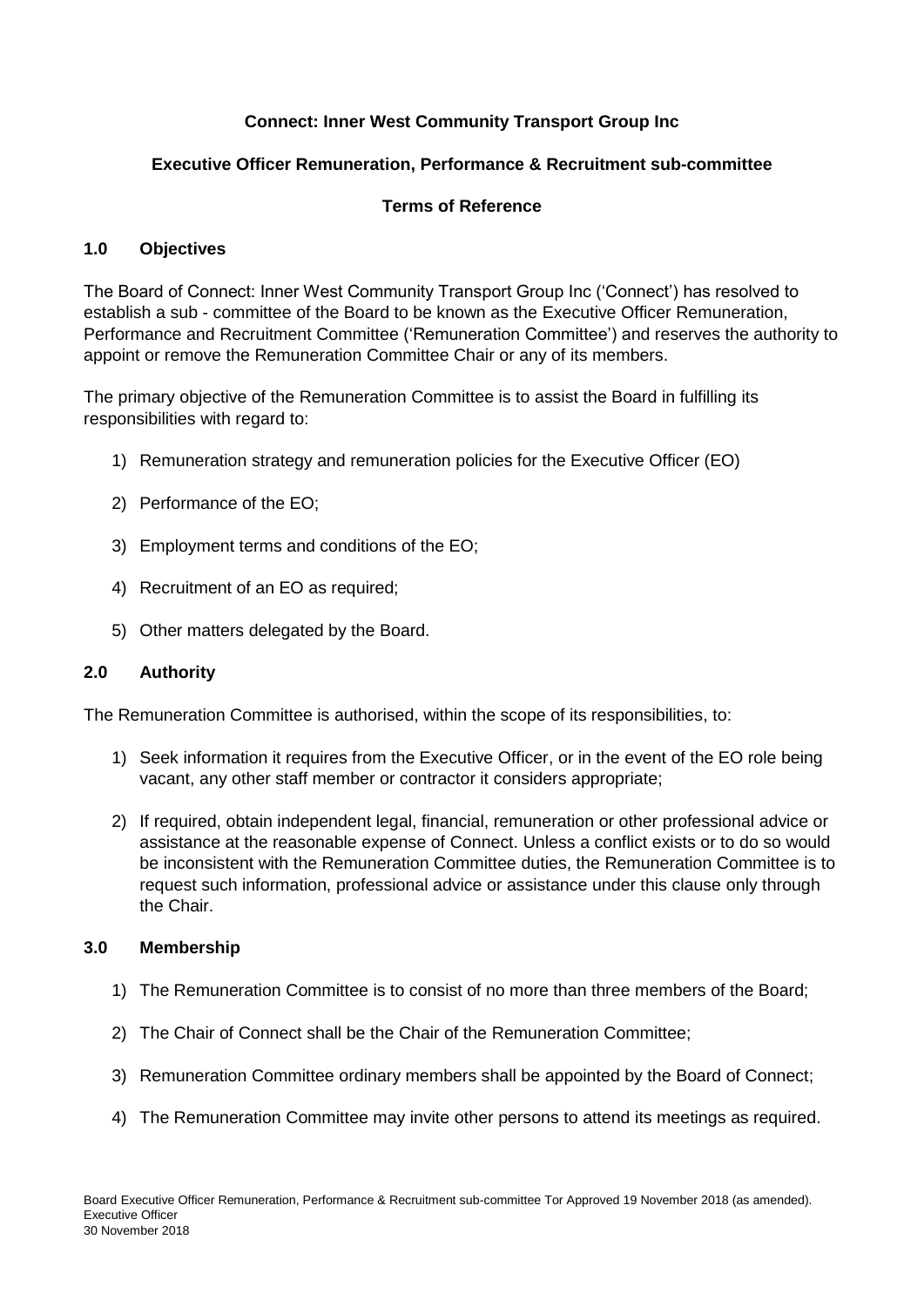# **4.0 Meetings**

- 1) The Remuneration Committee shall meet at least once in financial year. The Chair shall determine the procedure for meetings of the Remuneration Committee;
- 2) A quorum shall consist of two members, one of whom must be the Chair,
- 3) Decisions of the Remuneration Committee shall be by a simple of majority;
- 4) Where a decision is being made by email communication rather than a face to face meeting, the Chair must demonstrate that he or she has made a reasonable attempt to contact all members.

# **5.0 Organisation and support**

- 1) The Chair will be responsible for providing Secretariat support including minutes or other such records for the Remuneration Committee;
- 2) The Chair shall ensure on vacating their office for any reason that records of the Remuneration Committee are passed to the incoming Chair, or Deputy Chair or other senior office holder as appropriate;
- 3) All activities and recommendations from the Remuneration Committee will be brought to the Board of Connect in a timely manner.

## **6.0 Duties and responsibilities**

- 1) Review the competitiveness of Connect EO remuneration to ensure the attraction and retention of the EO and the motivation of the EO to achieve Connect aims;
- 2) Report to the Board the results of any discussions held by the Remuneration Committee with the EO regarding appropriate goals and objectives and the results of EO performance evaluation;
- 3) Develop and review EO key performance indicators (KPIs) that are linked to the Connect strategic and business plan/s;
- 4) Review the training requirements of the EO;
- 5) Review and recommend to the Board the salary, bonus and any other compensation for the EO ensuring reward is linked to strategic performance;
- 6) Review as appropriate the terms of the EO employment contract;
- 7) Undertake all reasonable activities included but not limited to drafting a recruitment brief; advertising and/or engaging a recruitment agency to source suitable candidates; interviews; and reference checking required to make a recommendation to the Board on an appropriate person to fill the role of EO should it become vacant;
- 8) Make all reasonable arrangements for the successful on-boarding of a new EO;